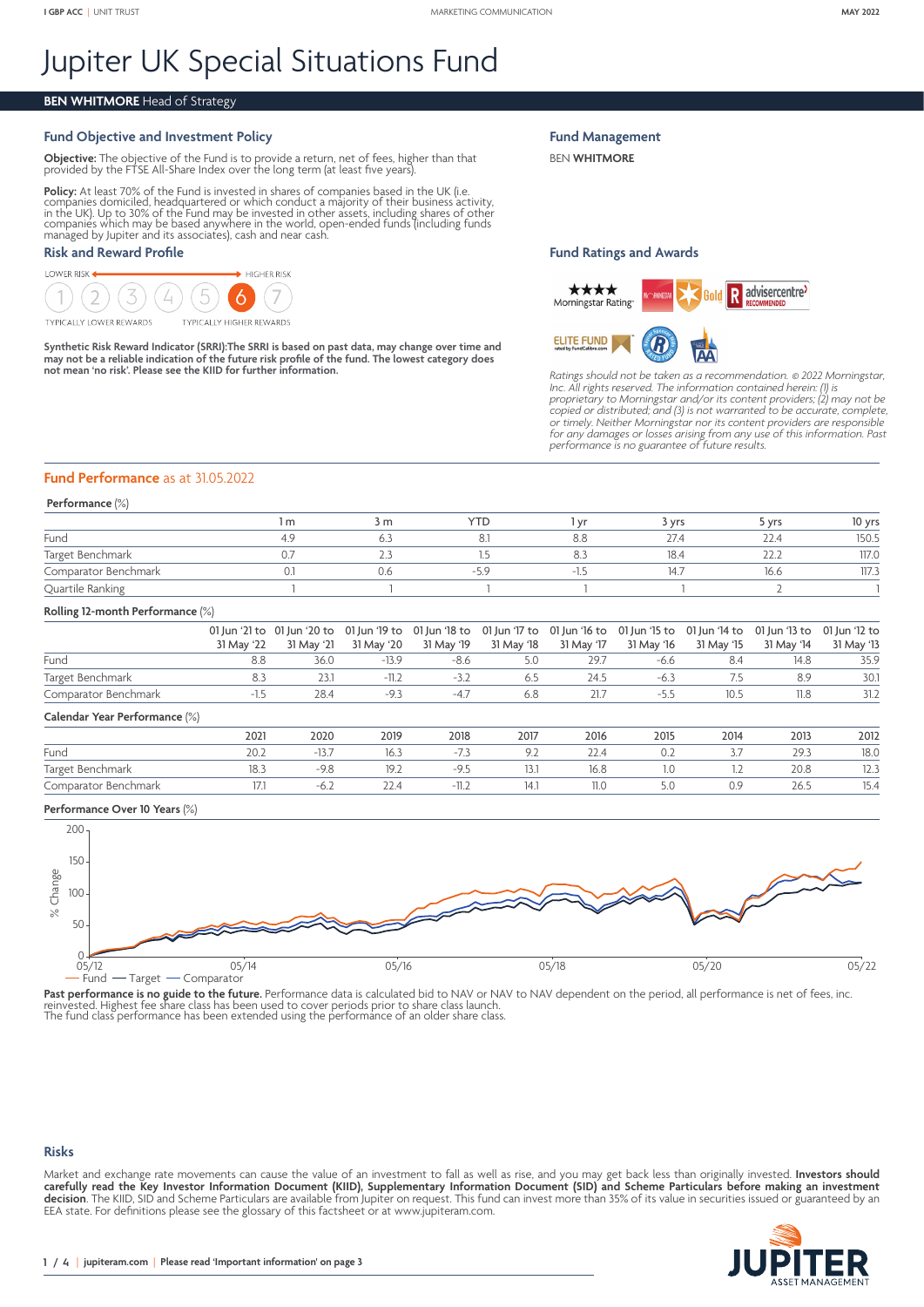### **Fund Holdings** as at 31.05.2022

| Top Ten Holdings (% of net assets) |  |
|------------------------------------|--|
|------------------------------------|--|

| Total              |     |
|--------------------|-----|
| Vodafone           | 3.0 |
| H & R Block        | 3.1 |
| <b>BT</b>          | 3.2 |
| Bayer              | 3.3 |
| Bae Systems        | 3.7 |
| Imperial Tobacco   | 4.2 |
| Shell              | 4.7 |
| Standard Chartered | 4.9 |
| GlaxoSmithKline    | 5.5 |
| Bp                 | 6.0 |

| Market Cap (%)             |      |
|----------------------------|------|
| Large $(>\frac{5}{20}$ bn) | 50 Q |
| Mid (\$5bn-\$20bn)         | 295  |
| Small (<\$5bn)             | 159  |
| Total                      | 95.4 |

**Industry Allocation** (%)

| Technology                    | 1.1<br>95.4 |
|-------------------------------|-------------|
| Utilities                     | 1.9         |
| <b>Real Estate</b>            | 3.4         |
| <b>Basic Materials</b>        | 4.4         |
| Consumer Staples              | 6.6         |
| Telecommunications            | 8.0         |
| <b>Health Care</b>            | 8.9         |
| Energy                        | 10.6        |
| Industrials                   | 13.1        |
| <b>Consumer Discretionary</b> | 17.4        |
| Financials                    | 20.0        |

*1 The figures may not equal 100% due to rounding.*

## **Charges and Codes**

|                    |                                      |                                  |                   |                                 |                                  | Annual                      |                               |                              |  |
|--------------------|--------------------------------------|----------------------------------|-------------------|---------------------------------|----------------------------------|-----------------------------|-------------------------------|------------------------------|--|
| <b>Share Class</b> | <b>Income Distribution</b><br>Policy | <b>ISIN</b>                      | Bloomberg         | <b>Initial Charge</b><br>(max.) | Ongoing<br><b>Charges Figure</b> | Management<br>Charge (max.) | Minimum Initial<br>Investment | Minimum Top<br>Up Investment |  |
| <b>I GBP ACC</b>   | Accumulation                         | GB00B4KL9F89                     | <b>JUPUKIA LN</b> | $0.00\%$                        | 0.76%                            | 0.75%                       | GBP 1,000,000                 | GBP 50,000                   |  |
| L GBP INC          |                                      | Semi-Annual paid outGB0004777347 | <b>JUPUKSI LN</b> | 0.00%                           | 1.74%                            | 1.50%                       | <b>GBP 500</b>                | <b>GBP 250</b>               |  |
| <b>GBP INC</b>     |                                      | Semi-Annual paid outGB00B66H8P73 | <b>JUPUSIA LN</b> | 0.00%                           | 0.76%                            | 0.75%                       | GBP 1,000,000                 | GBP 50.000                   |  |
| L GBP ACC          | Accumulation                         | GB00BF155811                     | <b>JUPUKSA LN</b> | 0.00%                           | $1.74\%$                         | 1.50%                       | <b>GBP 500</b>                | <b>GBP 250</b>               |  |
| J GBP ACC          | Accumulation                         | GB00BJJQ5Y00                     | <b>JUPUKJA</b>    | 0.00%                           | 1.44%                            | 1.10%                       | <b>GBP 500</b>                | GBP 250                      |  |
| J GBP INC          |                                      | Semi-Annual paid outGB00BJJQDL38 | <b>JUPUKJI</b>    | 0.00%                           | 1.44%                            | 1.10%                       | <b>GBP 500</b>                | <b>GBP 250</b>               |  |
| X GBP ACC          | Accumulation                         | GB00BN6IB201                     | <b>JUUSSXA LN</b> | 0.00%                           | 0.69%                            | 0.68%                       | GBP 200.000.000 GBP 250.000   |                              |  |
| X GBP INC          |                                      | Semi-Annual paid outGB00BN6JB318 | <b>JUUSSXG LN</b> | 0.00%                           | 0.69%                            | 0.68%                       | GBP 200.000.000 GBP 250.000   |                              |  |

*The Ongoing Charges Figure includes the Annual Management Charge and aggregate operating expenses chargeable to the fund. Where the fund invests in other funds, it includes the impact of the charges made in those other funds. Jupiter does not engage in stock lending. For details of all units and fees and charges, please refer to the Scheme Particulars and Annual Report for each financial year.*

#### **Fund Information** as at 31.05.2022

## **Product Information**

| Launch Date Fund:        | 03.06.1996          |  |
|--------------------------|---------------------|--|
| Launch Date Share Class: | 15.06.2009          |  |
| Morningstar Category:    | UK Large-Cap Equity |  |
| Target Benchmark:        | FTSE All Share      |  |
| Comparator Benchmark:    | IA UK All Companies |  |

# **Price Information** Valuation Day: Every Business Day in the United Kingdom Base Currency Fund: GBP Currency Share Class: GBP Available on: www.jupiteram.com **Fund Size** Fund Value: GBP 2,061m<br>Holdings: 47 Holdings:

**Benchmark Information:** Target benchmark - FTSE All Share Index. The FTSE All Share Index is an industry standard index and is one of the leading representations of UK stock markets. It is easily accessible and provides a

**Index and Sector Disclaimer:** This document contains information based on the UK Special Situations. 'FTSE®' is a trade mark owned by the London Stock Exchange Plc and<br>is used by FTSE International Limited ('FTSE') under

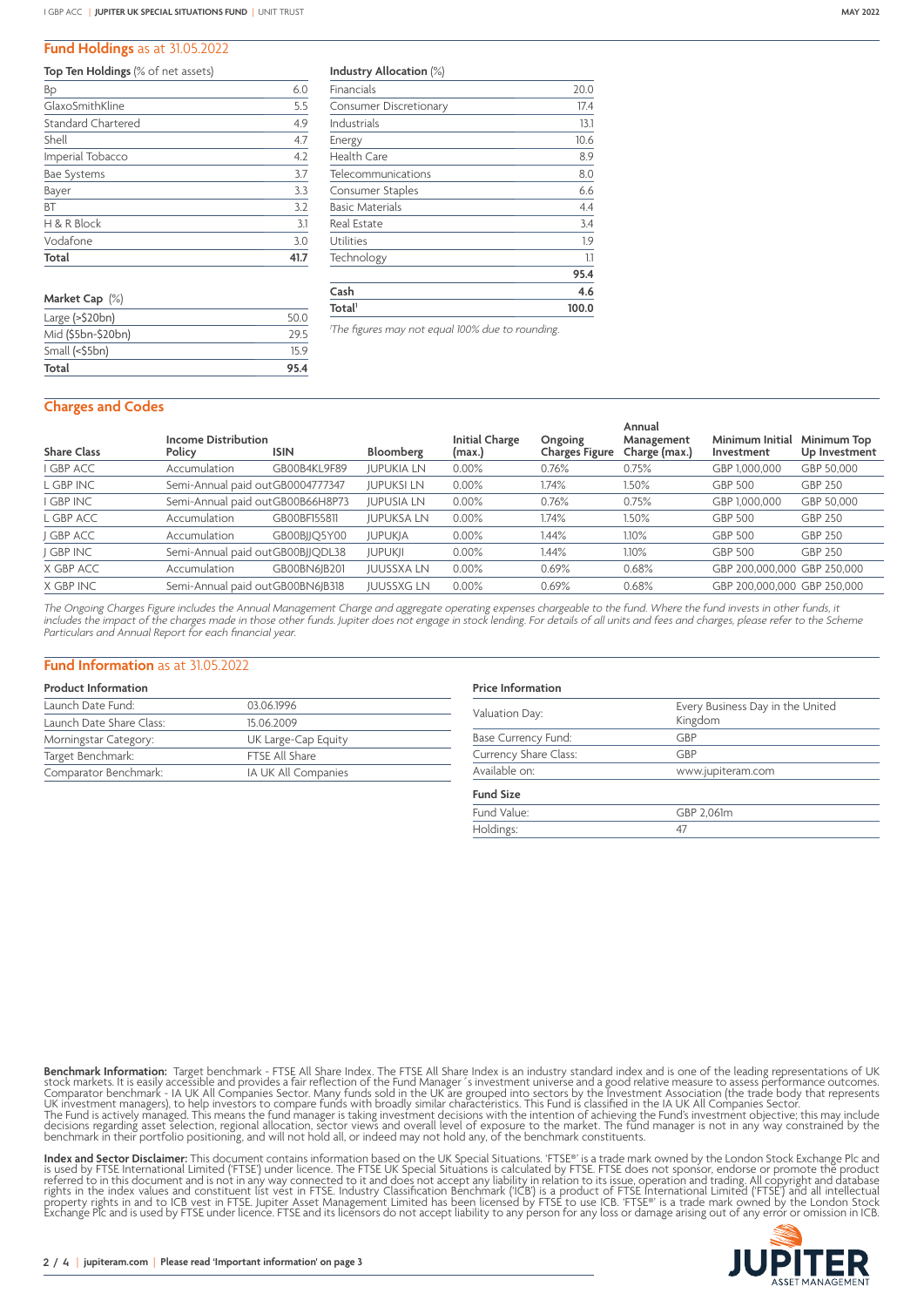**Contact:** Jupiter Unit Trust Managers Limited **Telephone:** 08005614000 **Email:** enquiries@jupiteronline.co.uk **www.jupiteram.com**

**Important information:** We recommend you discuss any investment decisions with a financial adviser, particularly if you are unsure whether an investment is suitable.<br>Jupiter is unable to provide investment advice. Initial

The Morningstar Analyst Rating™ is not a credit or risk rating. It is a subjective evaluation performed by Morningstar's manager research group, which consists of various Morningstar, Inc. subsidiaries ("Manager Research Group"). In the United States, that subsidiary is Morningstar Research Services LLC, which is registered with and governed by the U.S. Securities and Exchange Commission. The Manager Research Group evaluates funds based on five key pillars, which are process, performance, people, parent, and price. The Manager Research Group uses this five-pillar evaluation to determine how they believe funds are likely to perform relative to a benchmark over the long term on a risk adjusted basis. They consider quantitative and qualitative factors in their research. For actively managed strategies, people and process each receive a 45% weighting in their analysis, while parent receives a 10% weighting. Performance has no explicit weight as it is incorporated into the analysis of people and process; price at the share-class level (where applicable) is directly subtracted from an expected gross alpha estimate derived from the analysis of the other pillars. The impact of the weighted pillar scores for people, process and parent on the final Analyst Rating is further modified by a measure of the dispersion of historical alphas among relevant peers. For certain peer groups where standard benchmarking is not applicable, primarily peer groups of funds using alternative investment strategies, the modification by alpha dispersion is not used. The Analyst Rating scale is Gold, Silver, Bronze, Neutral, and Negative. For active funds, a Morningstar Analyst Rating of Gold, Silver, or Bronze reflects the Manager Research Group's expectation that an active fund will be able to deliver positive alpha net of fees relative to the standard benchmark index assigned to the Morningstar category. The level of the rating relates to the level of expected positive net alpha relative to Morningstar category peers for active funds. For certain peer groups where standard benchmarking is not applicable, primarily peer groups of funds using alternative investment strategies, a Morningstar Analyst Rating of Gold, Silver, or Bronze reflects the Manager Research Group's expectation that a fund will deliver a weighted pillar score above a predetermined threshold within its peer group. Analyst Ratings ultimately reflect the Manager Research Group's overall assessment, are overseen by an Analyst Rating Committee, and are continuously monitored and re-evaluated at least every 14 months. For more detailed information about Morningstar's Analyst Rating, including its methodology, please go to [https://shareholders.morningstar.com/](https://eur02.safelinks.protection.outlook.com/?url=https%3A%2F%2Fshareholders.morningstar.com%2Finvestor-relations%2Fgovernance%2F&data=04%7C01%7Clucy.wood%40jupiteram.com%7C4038554a5e5f4bce49a108d99ae2adbe%7C70e1a0b75bf5416b96c4f244fca5ae53%7C0%7C1%7C637711123631073812%7CUnknown%7CTWFpbGZsb3d8eyJWIjoiMC4wLjAwMDAiLCJQIjoiV2luMzIiLCJBTiI6Ik1haWwiLCJXVCI6Mn0%3D%7C3000&sdata=jGoqhWfMQrXNvbn1Dtx%2Bj53uujWg4rA%2FrQuTwm6SUnI%3D&reserved=0) [investor-relations/governance/C](https://eur02.safelinks.protection.outlook.com/?url=https%3A%2F%2Fshareholders.morningstar.com%2Finvestor-relations%2Fgovernance%2F&data=04%7C01%7Clucy.wood%40jupiteram.com%7C4038554a5e5f4bce49a108d99ae2adbe%7C70e1a0b75bf5416b96c4f244fca5ae53%7C0%7C1%7C637711123631073812%7CUnknown%7CTWFpbGZsb3d8eyJWIjoiMC4wLjAwMDAiLCJQIjoiV2luMzIiLCJBTiI6Ik1haWwiLCJXVCI6Mn0%3D%7C3000&sdata=jGoqhWfMQrXNvbn1Dtx%2Bj53uujWg4rA%2FrQuTwm6SUnI%3D&reserved=0)ompliance--Disclosure/default.aspx. **The Morningstar Analyst Rating (i) should not be used as the sole basis in evaluating a fund, (ii) involves unknown risks and uncertainties which may cause the Manager Research Group's expectations not to occur or to differ significantly from what they expected, and (iii) should not be considered an offer or solicitation to buy or sell the fund.**